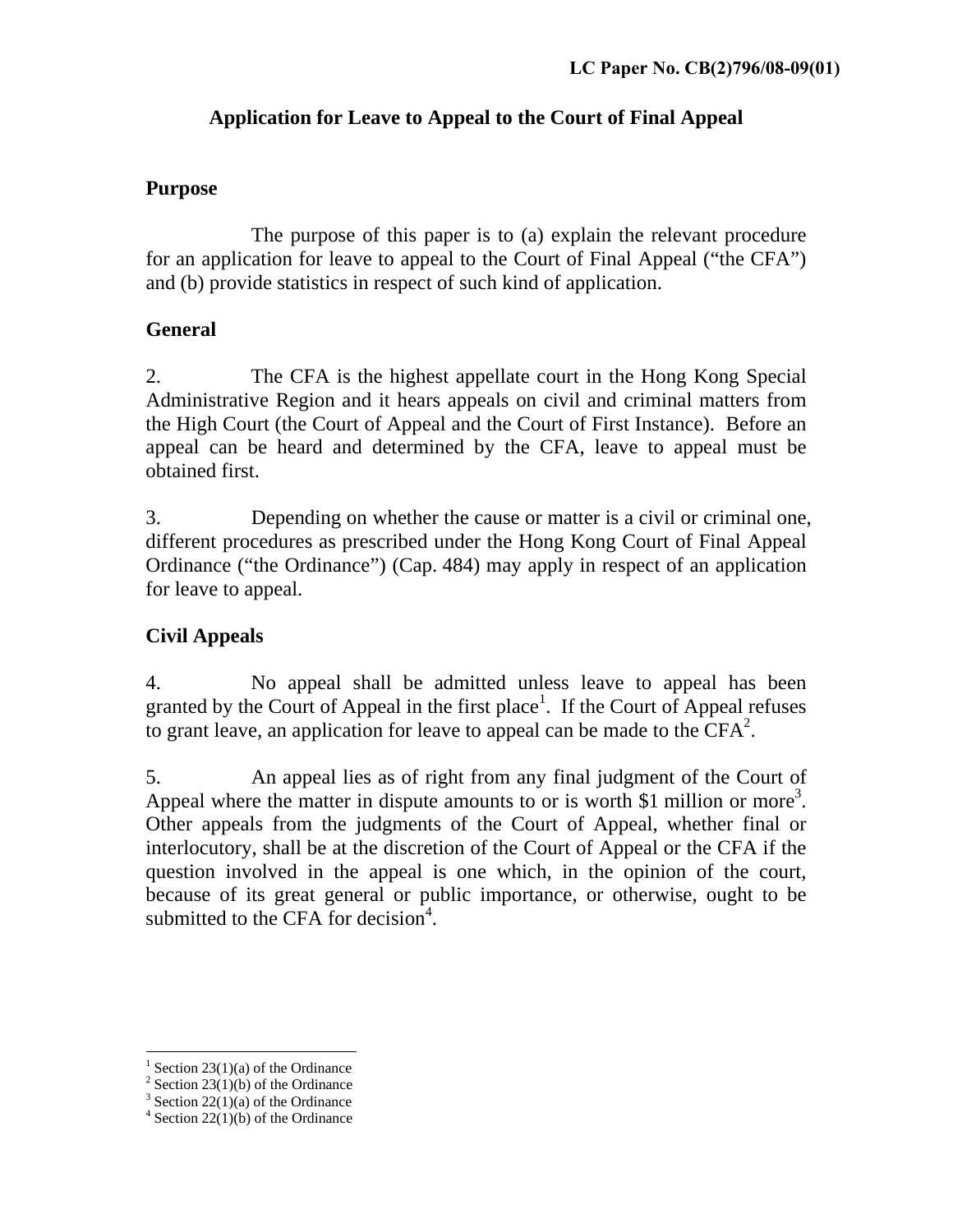#### **Criminal Appeals**

6. In all criminal matters, leave to appeal must be obtained from the CFA. Leave will only be granted in two situations: (a) the appeal involves a point of law of great and general importance or (b) it is shown that substantial and grave injustice has been done<sup>5</sup>.

7. If the appeal involves a point of law of great and general importance, the applicant must first apply to the Court of Appeal or the Court of First Instance (as the case may be) for a certificate of such a law point<sup>6</sup>. Where the Court of Appeal or the Court of First Instance declines to certify, the applicant can apply to the CFA to certify such point of law and for leave to appeal<sup>7</sup>. If the applicant relies on the substantial and grave injustice ground, the application for leave to appeal must be made directly to the CFA.

#### **Hearing of the Application for Leave to Appeal**

8. Subject to the Rule 7 procedure explained below, an application for leave to appeal will be listed to be heard before the Appeal Committee. The decision of the Appeal Committee shall be final and not itself subject to appeal<sup>8</sup>. If the Appeal Committee dismisses the application after a hearing, the practice is that, the Appeal Committee gives reasons for its determination. If the Appeal Committee allows the application, it will usually only state in general terms the basis or bases on which leave to appeal is granted.

## **Rule 7 Procedure**

9. Where the Registrar of the CFA considers that an application for leave to appeal discloses no reasonable grounds, or is frivolous or fails to comply with the rules, he may issue a summons to the applicant, calling upon the applicant to file written submissions and show cause before the Appeal Committee why the application should not be dismissed $9$ . After considering the application, including any written submissions lodged by the applicant, the Appeal Committee may order that the application be dismissed without an oral hearing or direct that an oral hearing be fixed. It may also give such other directions as the justice of the case may require<sup>10</sup>. If, after considering the matter, the Appeal Committee decides that the application for leave to appeal should be dismissed on a Rule 7 ground, the practice is that it will make an

-

<sup>5</sup> Section 32(2) of the Ordinance

 $6$  Section 32(2) of the Ordinance

<sup>7</sup> Section 32(3) of the Ordinance

<sup>8</sup> Section 18(3) of the Ordinance

 $9^9$  Rule 7(1) of the Hong Kong CFA Rules ("the Rules")

 $10$  Rule 7(2) of the Rules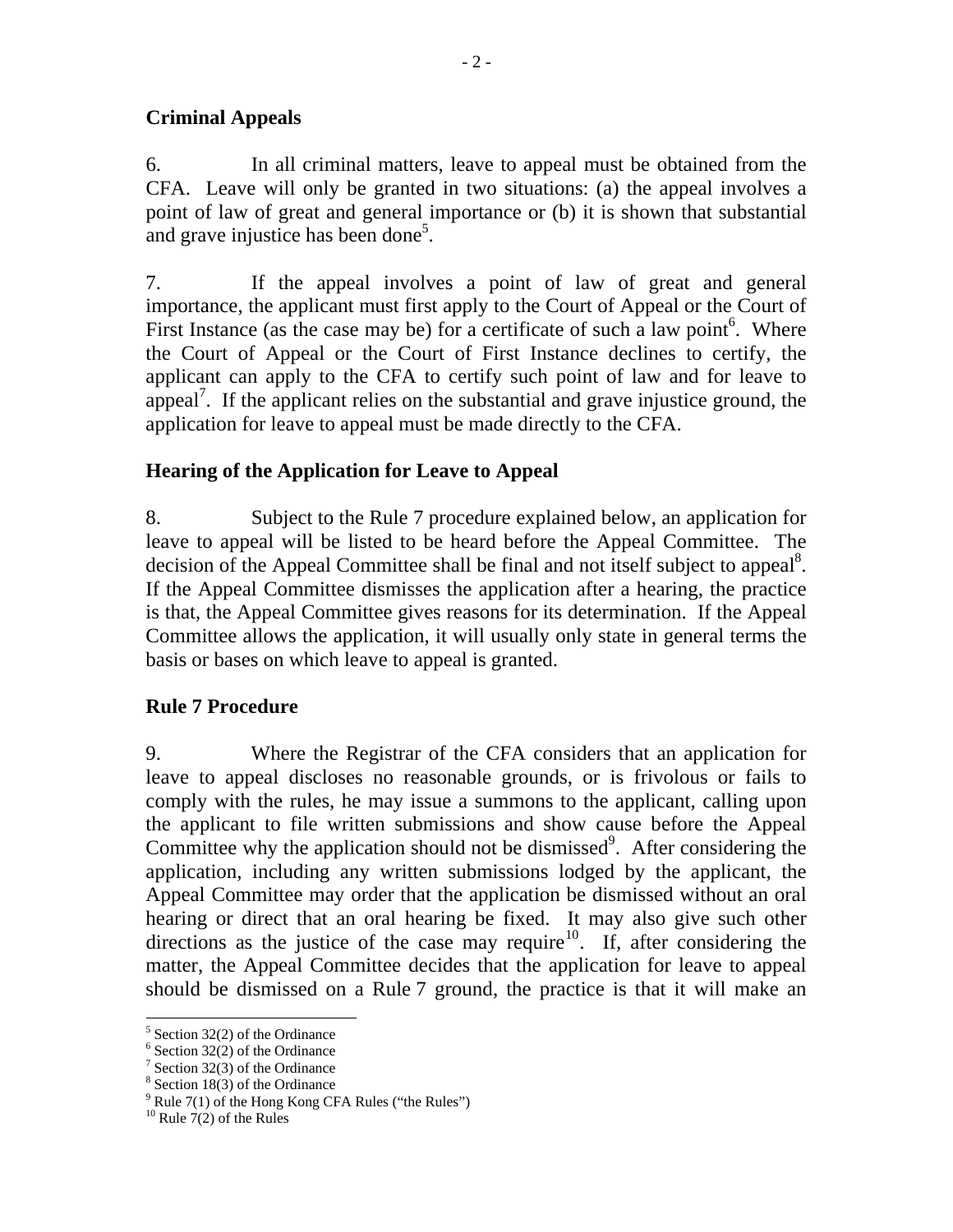order dismissing the application without an oral hearing and the order will identify the relevant Rule 7 ground or grounds. For example, the order may state that the application 'discloses no reasonable grounds for leave to appeal'. A determination under Rule 7 dismissing the application is posted to the applicant or his solicitors and posted on the notice board in the public precincts of the Court.

10. The practice under the Rule 7 procedure is set out in detail in the Decision of the Appeal Committee in *Chow Shun Yung v. Wei Pih & another*<sup>11</sup>. It was held that -

- (a) Rule 7:
	- (i) does permit the Registrar to restrict the manner of showing of cause to the filing of written submissions;
	- (ii) does permit the Appeal Committee to consider and determine leave applications within the rule on the papers and without an oral hearing;
	- (iii) is not inconsistent with any section of the Ordinance or any other provision of the Rules<sup>12</sup>; and
- (b) the determination of applications for leave to appeal on the papers and without an oral hearing or reasons beyond referring to the relevant Rule 7 grounds does not contravene Article 10 of the Bill of Rights<sup>13</sup>.

#### **Statistics**

11. From the Table attached at **Annex**, in 2008, out of a total of 140 leave applications disposed of, 111 of them were dismissed. Of the 111 applications which were dismissed,

- (a) 85 were dismissed under the Rule 7 procedure usually on the ground of failure to disclose reasonable grounds for leave to appeal;
- (b) 26 were dismissed after oral hearing. Of these 26 cases,
	- (i) in 17 cases, no Rule 7 summons had been issued; and
	- (ii) in 9 cases, a Rule 7 summons had been issued. After considering the matters, the Appeal Committee decided to

<sup>-</sup>(2003) 6 HKCFAR 300

 $12$  Per Ribeiro PJ at 313 § 32

 $13$  Per Ribeiro PJ, at 317 § 40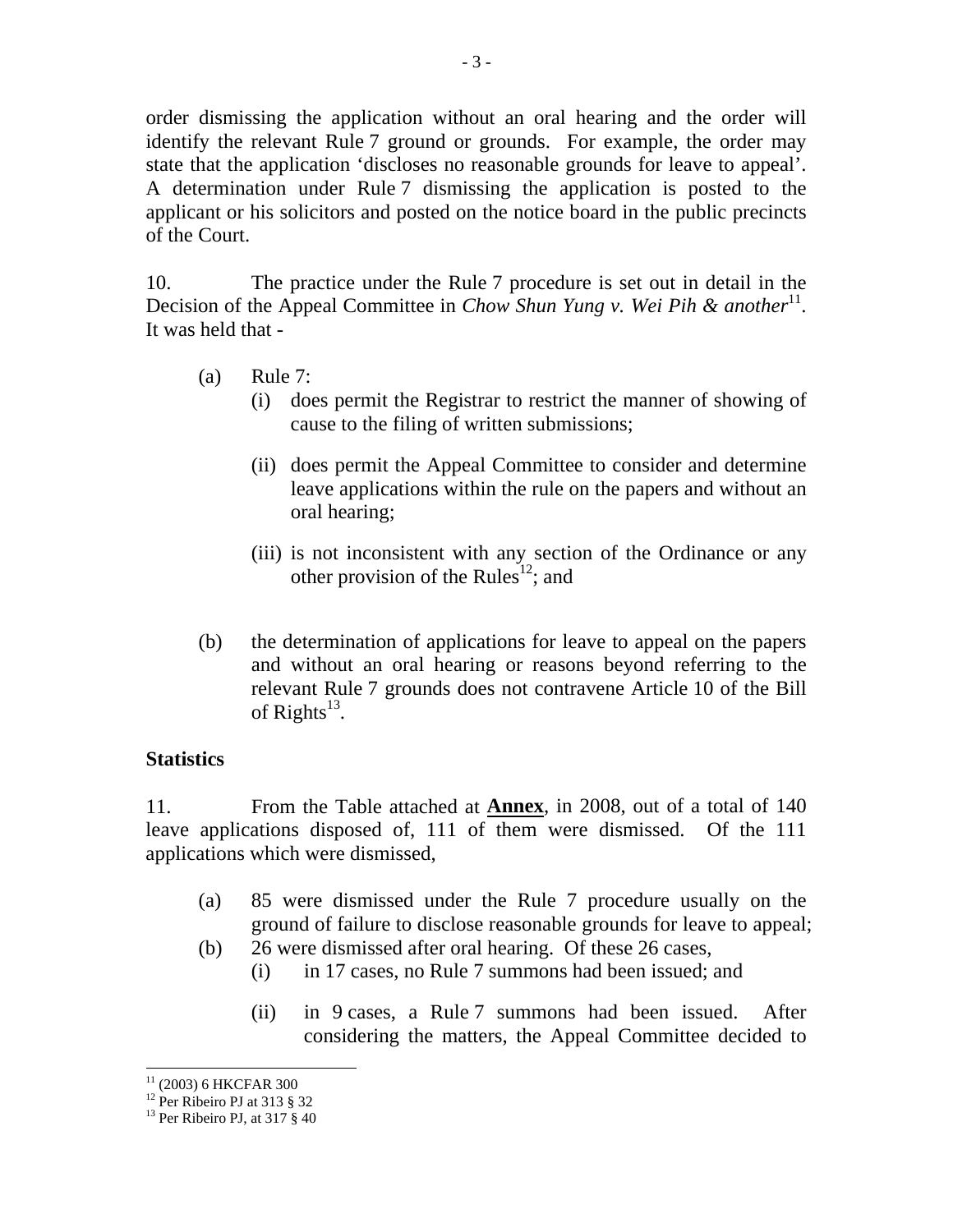hold an oral hearing and dismissed the application after oral hearing. (It should be noted in 9 other cases, a Rule 7 summons had been issued. After considering the matters, the Appeal Committee decided to hold an oral hearing and allowed the application, that is, granted leave after oral hearing.)

February 2009 Judiciary Administration